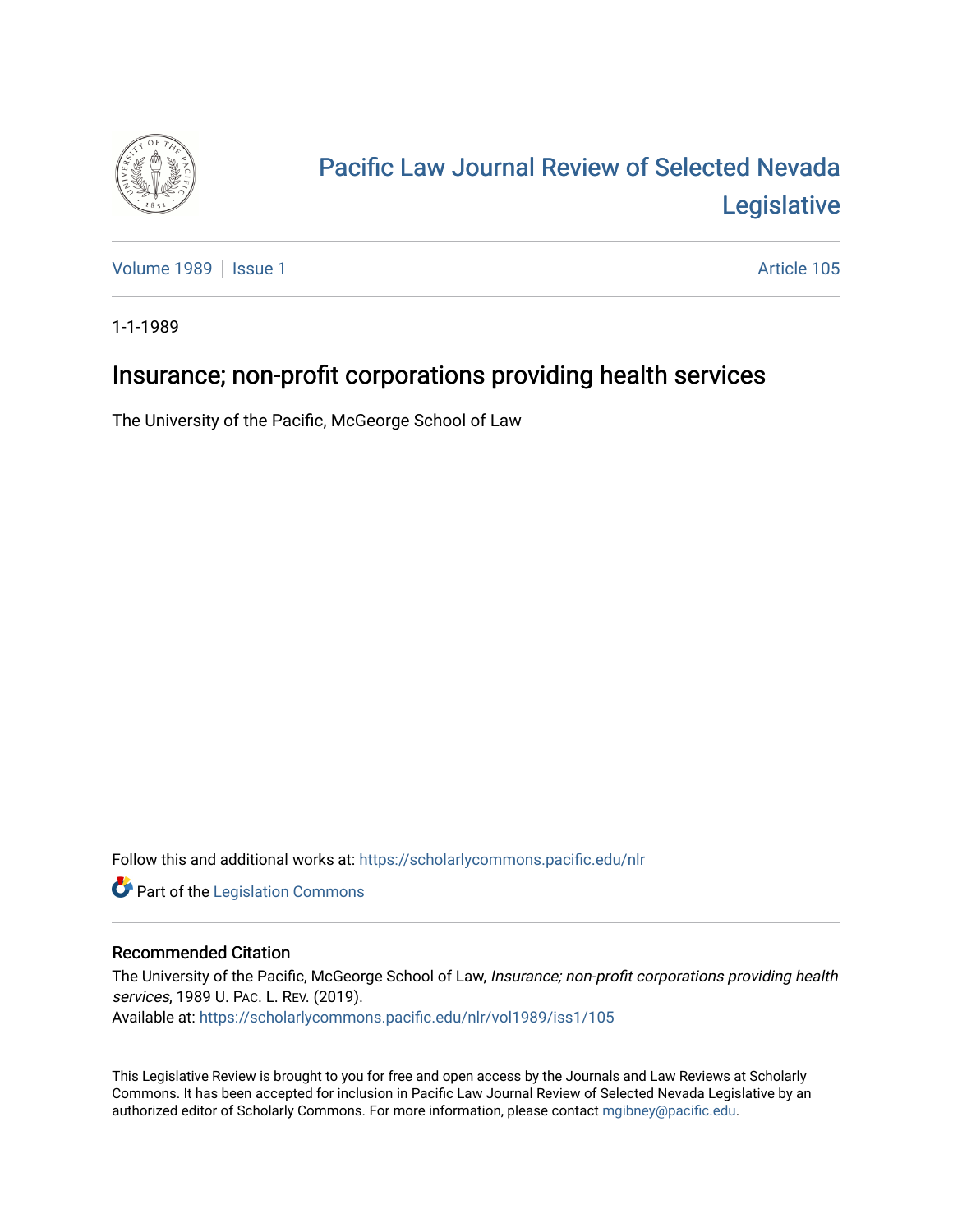### **Insurance; non-profit corporations providing health services**

NEV. REV. STAT. § 695B. (new); §§ 695B.180, 695B.185, 695B.194, 695B.230 (amended). SB 184 (Committee on Commerce and Labor); 1989 STAT. Ch. 237

Existing law regulating nonprofit corporations for hospital,<sup>1</sup> med $ical$ , and dental services<sup>3</sup> contains no provisions regulating the order in which policies for health insurance will be applied when the insured is covered by more than one policy.<sup>4</sup> Policies that Chapter 237 does not designate as primary policies are secondary,<sup>5</sup> and Chapter 237 provides that secondary insurers cannot reduce benefits because of payments made by the primary policy unless there is a duplication of benefits. 6 Under Chapter 237, policies issued by non-profit corporations for medical services that do not coordinate with other policies are always primary, 7 as are policies that cover a person as an employee, member, or subscriber. 8

Dependent children<sup>9</sup> whose parents are not divorced are covered primarily by the policy of the parent whose birthday falls earlier in the year. 10 For dependent children of divorced parents, the benefits are determined in the following order: (1) The policy of the custodial

6. */d.* Chapter 237 also alters the prior requirement that a contract for hospital, medical, or dental services must provide benefits for the treatment of alcohol or drug abuse by limiting the requirement to group contracts. *Id.* sec. 2, at 515 (amending NEV. REV. STAT. § 695B.180). *See* NEV. REV. STAT. § 695B.194 (1987) (outlines required contract provisions for the treatment of alcohol and drug abuse). Under Chapter 237, insurers are only required to file copies of the contract with the Insurance Commissioner when more than one class of risk is included, but the filing requirement is extended to nongroup contracts. 1989 Nev. Stat. ch. 237, sec. 5, at 517 (amending NEv. REv. STAT. § 695B.230). Chapter 237 also requires the insuring corporation to file its schedule of premiums under either group or nongroup contracts with the Insurance Commissioner and to wait for 30 days or until receiving written approval before issuing or using those premiums. */d.* 

7. 1989 Nev. Stat. ch. 237, sec. I, at 514 (enacting NEv. REv. STAT.§ 695B.\_).

8. *Id*. Policies that cover a person as a current employee are primary while those that cover a person as a laid-off or retired employee are secondary. Id.

9. *See* NEv. REv. STAT. § 128.0124 (1987) (definition of child).

10. 1989 Nev. Stat. ch. 237, sec. 1, at 514 (enacting Nev. Rev. STAT. § 695B.........). If both parents have the same birthday, the policy that has been in effect the longest is the primary policy. */d.* 

*Review of Selected Nevada Legislation* 149

I. *See* NEv. REv. STAT. § 695B.030 2 (1987) (definition of hospital services).

<sup>2.</sup> *See id.* § 695B.030 3 (definition of medical services).

<sup>3.</sup> *See id.* § 695B.030 1 (definition of dental services).

<sup>4.</sup> */d.* §§ 695B.OI0-.320 (nonprofit hospital, medical and dental service corporation law).

<sup>5. 1989</sup> Nev. Stat. ch. 237, sec. 1, at 514 (enacting NEv. REv. STAT.§ 695B.\_). If the categories delineated by Chapter 237 do not cover a specific situation, the policy that covered a subscriber, member, or employee no longer is primary.  $Id$ .